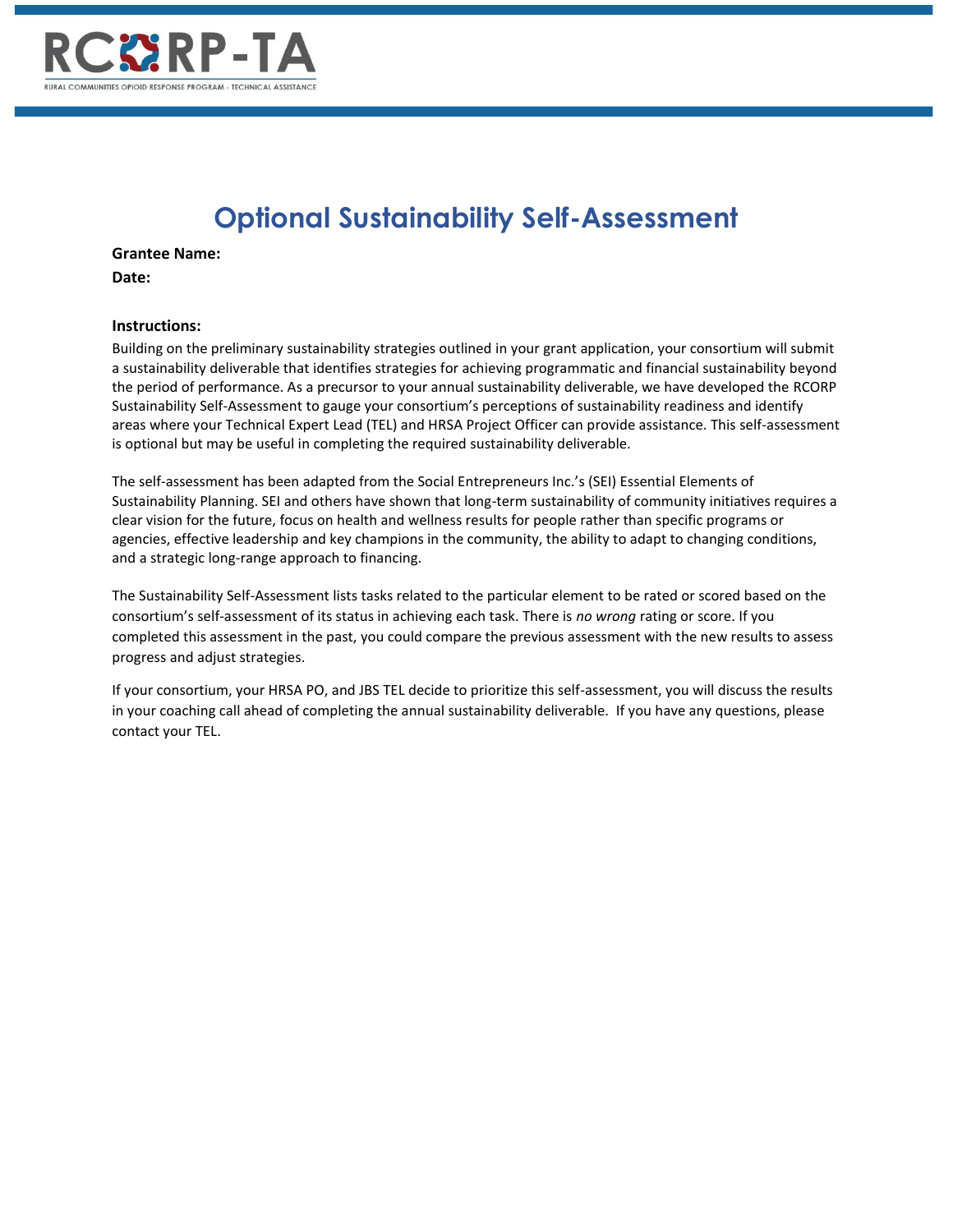*Essential Element 1 of Sustainability:* **Vision—All partners understand what is being sustained, for how long, and at what level of activity.** 

Uses processes that guide the consortium's direction, goals, and strategies.

| Review task descriptions<br>below and criteria to the right<br>to self-assign a rating on   | Have not<br>begun | Are in the<br>planning<br>phases | Have<br>begun to<br>implement | Have made solid<br>progress in<br>implementing | <b>Notes</b>                                                                                                                                                                                         |
|---------------------------------------------------------------------------------------------|-------------------|----------------------------------|-------------------------------|------------------------------------------------|------------------------------------------------------------------------------------------------------------------------------------------------------------------------------------------------------|
| progress.                                                                                   | $\mathbf 0$       | $\mathbf{1}$                     | 2                             | 3                                              |                                                                                                                                                                                                      |
| The consortium plans for<br>future resource needs.                                          |                   | $\boldsymbol{\mathsf{x}}$        |                               |                                                | <b>Generating County BH</b><br>funding Overview to sort<br>and maximize funding<br>we know is coming and<br>where it fits, where the<br>gaps are and funding<br>we'll need to<br>identify/pursue/win |
| The consortium has a<br>sustainability plan that<br>includes a long-term financial<br>plan. |                   | X                                | X                             | X                                              | <b>Generating County BH</b><br>funding Overview to sort<br>and maximize funding<br>we know is coming and<br>where it fits, where the<br>gaps are and funding<br>we'll need to<br>identify/pursue/win |
| The consortium's goals are<br>understood by all<br>stakeholders.                            | X                 | X                                | X                             | X                                              | Made solid progress with<br>stakeholders, yet we<br>have several new leaders<br>that we need to develop<br>relationships, consensus<br>on priorities, action<br>plans, responsibilities.             |
| The consortium clearly<br>outlines roles and<br>responsibilities for all<br>stakeholders.   |                   |                                  | X                             |                                                | Roles are outlined, but in<br>update-phase due to<br>multiple leadership<br>transitions.                                                                                                             |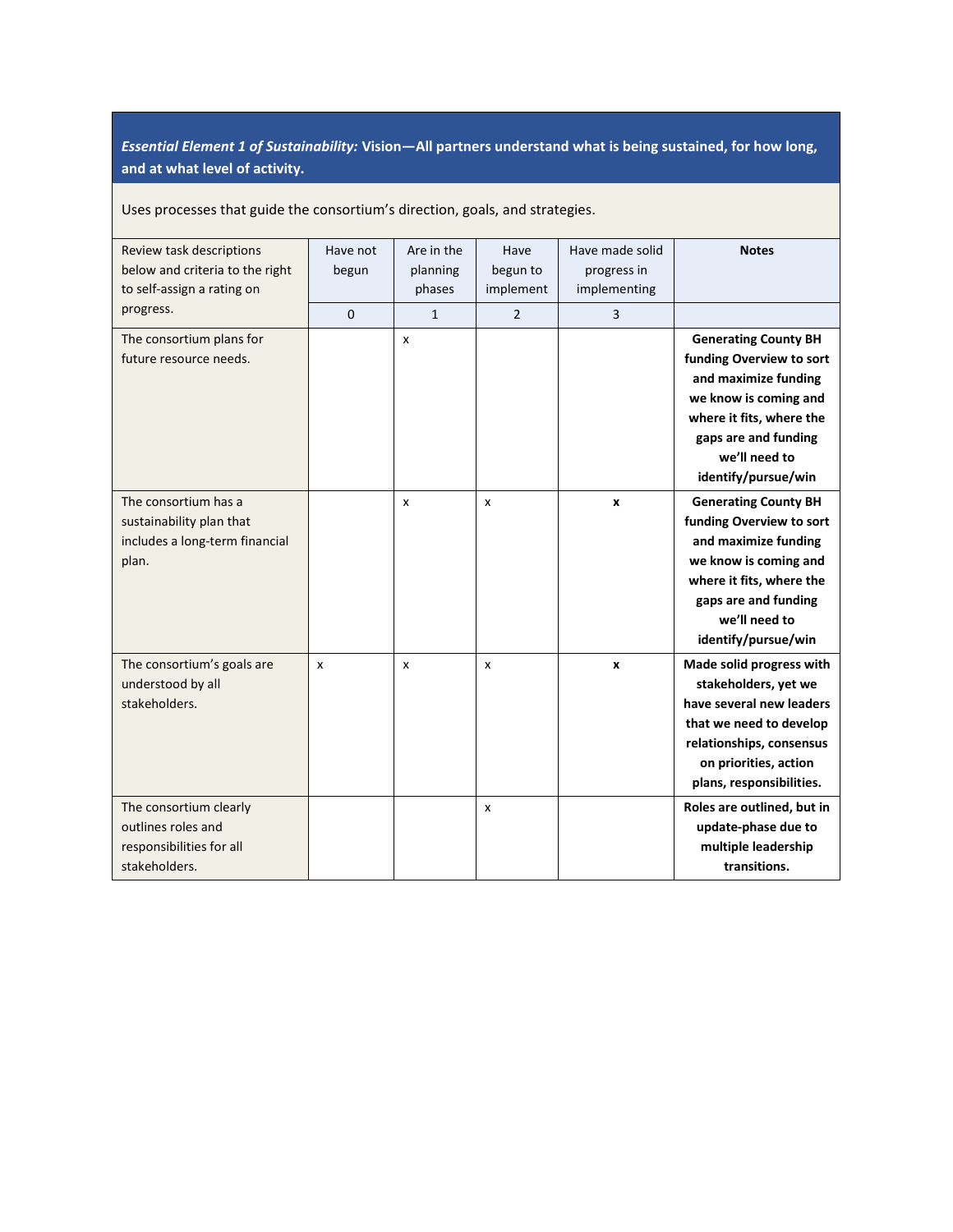## *Essential Element 2 of Sustainability:* **Sustainable Outcomes—Focus is on sustaining health and well-being benefits for individuals being served.**

Assesses the consortium's focus on quality improvement, evaluation, and utilization of data to inform program and system/infrastructure planning and information dissemination to the public.

| Review task descriptions below     | Have not | Are in the | Have      | Have made solid | <b>Notes</b>                  |
|------------------------------------|----------|------------|-----------|-----------------|-------------------------------|
| and criteria to the right to self- | begun    | planning   | begun to  | progress in     |                               |
| assign a rating on progress.       |          | phases     | implement | implementing    |                               |
|                                    | 0        | 1          | 2         | 3               |                               |
| The consortium includes local-,    |          |            | X         |                 | We do quarterly / semi-       |
| state-, and national-validated     |          |            |           |                 | annual data reviews.          |
| metrics to identify community      |          |            |           |                 | Data sources for several      |
| needs and inform updates to the    |          |            |           |                 | metrics are not updated       |
| program's needs assessment.        |          |            |           |                 | as frequently.                |
| The consortium includes local-,    |          |            | x         |                 | We have s (twice yearly)      |
| state-, and national-validated     |          |            |           |                 | updates on OUD                |
| metrics and process indicators to  |          |            |           |                 | fatalities, # being treated   |
| measure short-, medium-, and       |          |            |           |                 | for OUD, etc.                 |
| long-term impacts.                 |          |            |           |                 |                               |
| The consortium routinely           |          |            | X         |                 | Yes. Working with             |
| assesses patient outcomes to       |          |            |           |                 | providers to track LOS        |
| inform the implementation of       |          |            |           |                 | provision/# of clients,       |
| evidence-based practices.          |          |            |           |                 | integration of                |
|                                    |          |            |           |                 | prescribe/Prov services       |
| The consortium has an              |          |            |           | x               | We update projects            |
| evaluation plan to determine       |          |            |           |                 | outlined in original Grant    |
| progress toward meeting short-     |          |            |           |                 | Proposal on quarterly         |
| and long-term goals.               |          |            |           |                 | basis.                        |
| The consortium uses data to        |          |            | x         |                 | Yes. We do quarterly /        |
| inform program planning and        |          |            |           |                 | semi-annual data              |
| quality improvement.               |          |            |           |                 | reviews. Deal with            |
|                                    |          |            |           |                 | challenges to address         |
|                                    |          |            |           |                 | data norms between            |
|                                    |          |            |           |                 | various law enforcement       |
|                                    |          |            |           |                 | and EMS agencies              |
| The consortium includes a data     |          |            | x         |                 | <b>Quarterly presentation</b> |
| feedback plan to inform            |          |            |           |                 | discusses evolutions          |
| systems/infrastructure planning.   |          |            |           |                 | needed based on data.         |
|                                    |          |            |           |                 | Opportunity to improve        |
|                                    |          |            |           |                 | data norms, referral rate     |
|                                    |          |            |           |                 | between                       |
|                                    |          |            |           |                 | services/programs.            |
|                                    |          |            |           |                 | Need to generate              |
|                                    |          |            |           |                 | collaborative/willingness     |
|                                    |          |            |           |                 | to address this.              |
| The consortium includes a          |          | x          |           |                 | Yes, will do at yearly        |
| communication strategy for         |          |            |           |                 | markers. (Collaborative       |
| sharing program results with the   |          |            |           |                 | Consulting)                   |
| public.                            |          |            |           |                 |                               |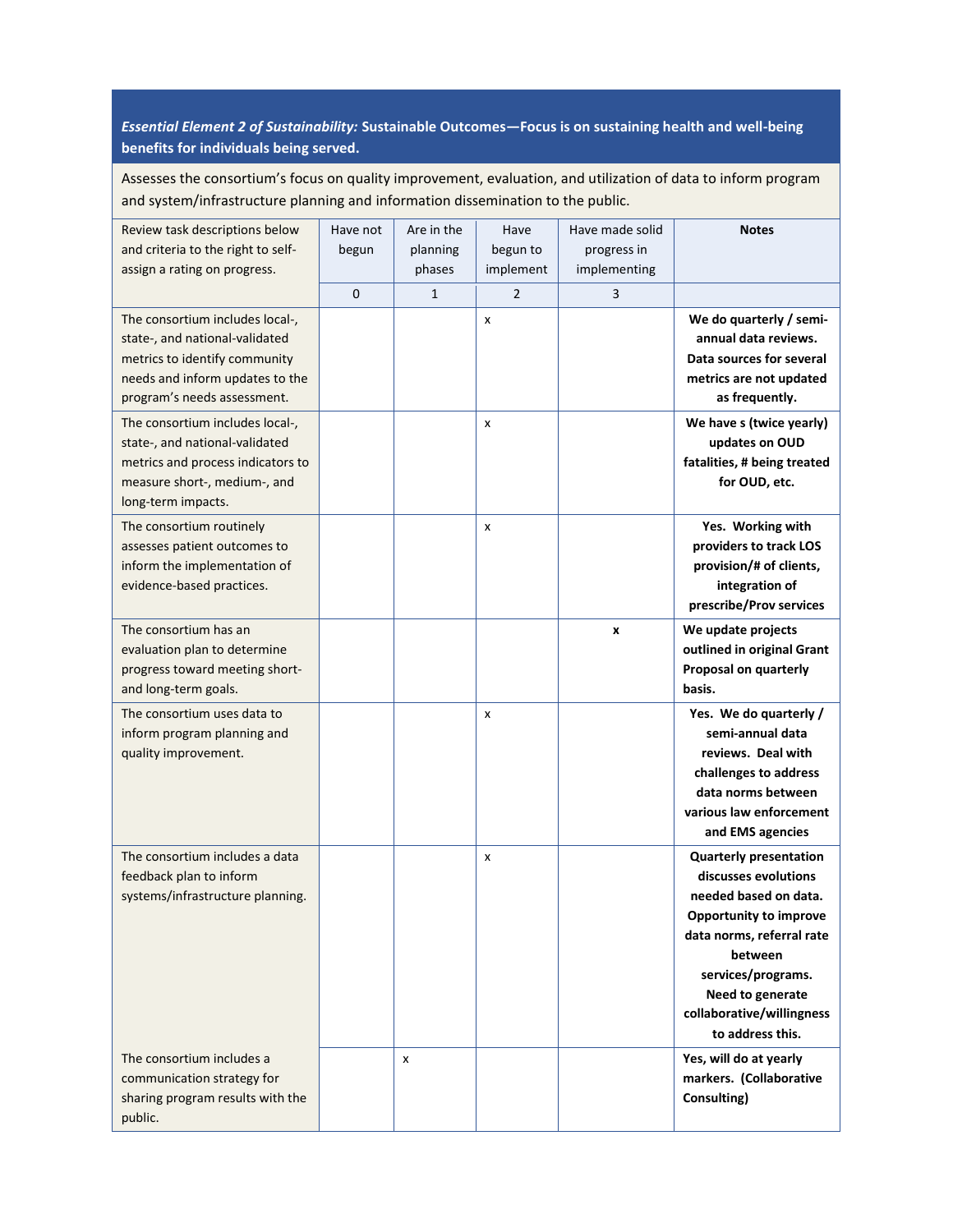*Essential Element 3 of Sustainability:* **Sustainable Financial Base—Short- and long-term approaches to tapping diverse sources of revenue and efficiently managing resources have been developed.** 

Establishes a consistent financial base for program continuation beyond project period.

| Review task descriptions<br>below and criteria to the<br>right to self-assign a rating<br>on progress.                                                                                                                                                                                             | Have not<br>begun<br>0 | Are in the<br>planning<br>phases<br>$\mathbf{1}$ | Have begun<br>to<br>implement<br>2 | Have made solid<br>progress in<br>implementing | <b>Notes</b>                                                                                                                                       |
|----------------------------------------------------------------------------------------------------------------------------------------------------------------------------------------------------------------------------------------------------------------------------------------------------|------------------------|--------------------------------------------------|------------------------------------|------------------------------------------------|----------------------------------------------------------------------------------------------------------------------------------------------------|
| The consortium has<br>identified legislative and/or<br>other policy initiatives that<br>can impact implementation<br>of program prevention,<br>treatment, and recovery<br>services.                                                                                                                |                        |                                                  | x                                  | 3                                              | <b>Challenges</b><br>presented in HB<br>1310 limiting LE<br>involvement<br>and<br>SB 5476 Blake. Also<br>major BH \$\$ coming<br>thru due to COVID |
| The consortium leverages<br>technology and other<br>infrastructure developments,<br>as needed, to enhance<br>health service delivery.                                                                                                                                                              |                        | x                                                |                                    |                                                | Identify/Consensus<br>on software for bi-<br>directional<br>communication                                                                          |
| The consortium ensures<br>compliance with federal,<br>state, and local requirements<br>for delivering prevention,<br>treatment, and recovery<br>services.                                                                                                                                          |                        |                                                  |                                    | X                                              | <b>BHC</b> is united in our<br>attentiveness to all<br>requirements and<br>effective service<br>delivery                                           |
| The consortium remains up<br>to date with professional<br>associations and licensing<br>board activities that impact<br>the cost of healthcare<br>services delivery (e.g.,<br>medical association, board of<br>pharmacy, board of<br>medicine, healthcare<br>financial management<br>association). |                        |                                                  |                                    | X                                              | Yes. Each Player<br>stays on top of their<br>requirements.                                                                                         |
| The consortium engages with<br>state agencies (e.g.,<br>Medicaid; state<br>departments/divisions of<br>behavioral health, public<br>health, labor, education).                                                                                                                                     |                        |                                                  |                                    | X                                              | Yes, individual<br>members engage<br>with each of these<br>agencies                                                                                |
| The consortium assesses<br>local, state, and federal<br>funding opportunities for<br>ongoing support of staff and<br>operations.                                                                                                                                                                   |                        |                                                  |                                    | X                                              | Yes. Generating<br><b>County BH funding</b><br><b>Overview</b>                                                                                     |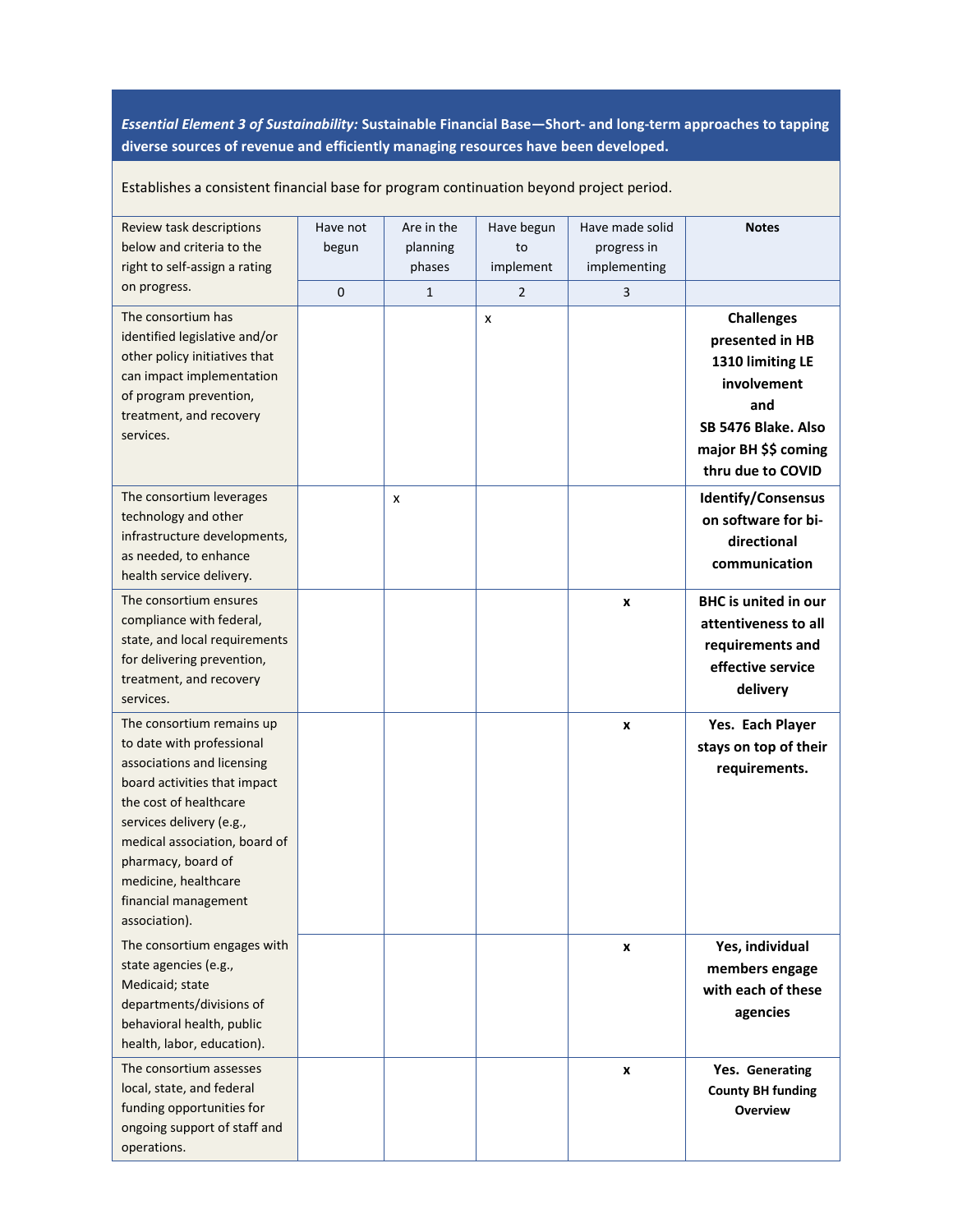*Essential Element 3 of Sustainability (continued):* **Sustainable Financial Base—Short- and long-term approaches to tapping diverse sources of revenue and efficiently managing resources have been developed.** 

Establishes a consistent financial base for program continuation beyond project period.

| Review task descriptions<br>below and criteria to the<br>right to self-assign a                                                                                                     | Have not<br>begun | Are in the<br>planning<br>phases | Have begun to<br>implement | Have made solid<br>progress in<br>implementing | <b>Notes</b>                                                                                                      |
|-------------------------------------------------------------------------------------------------------------------------------------------------------------------------------------|-------------------|----------------------------------|----------------------------|------------------------------------------------|-------------------------------------------------------------------------------------------------------------------|
| rating on progress.                                                                                                                                                                 | $\Omega$          | 1                                | $\overline{2}$             | 3                                              |                                                                                                                   |
| The consortium has<br>assessed the extent to<br>which integration of<br>primary care and<br>behavioral health services<br>will promote<br>collaboration and create<br>efficiencies. |                   |                                  |                            | X                                              | Just in the last few<br>months DBH/Safe<br>Harbor providing a<br>continuum of<br>prescriber/provide<br>r services |
| The consortium routinely<br>assesses the governance,<br>infrastructure, funding,<br>and staffing necessary to<br>continue program<br>activities beyond the<br>performance period.   |                   |                                  |                            | $\boldsymbol{x}$                               | Yes, and need to<br>focus on<br>planning/ratificati<br>on                                                         |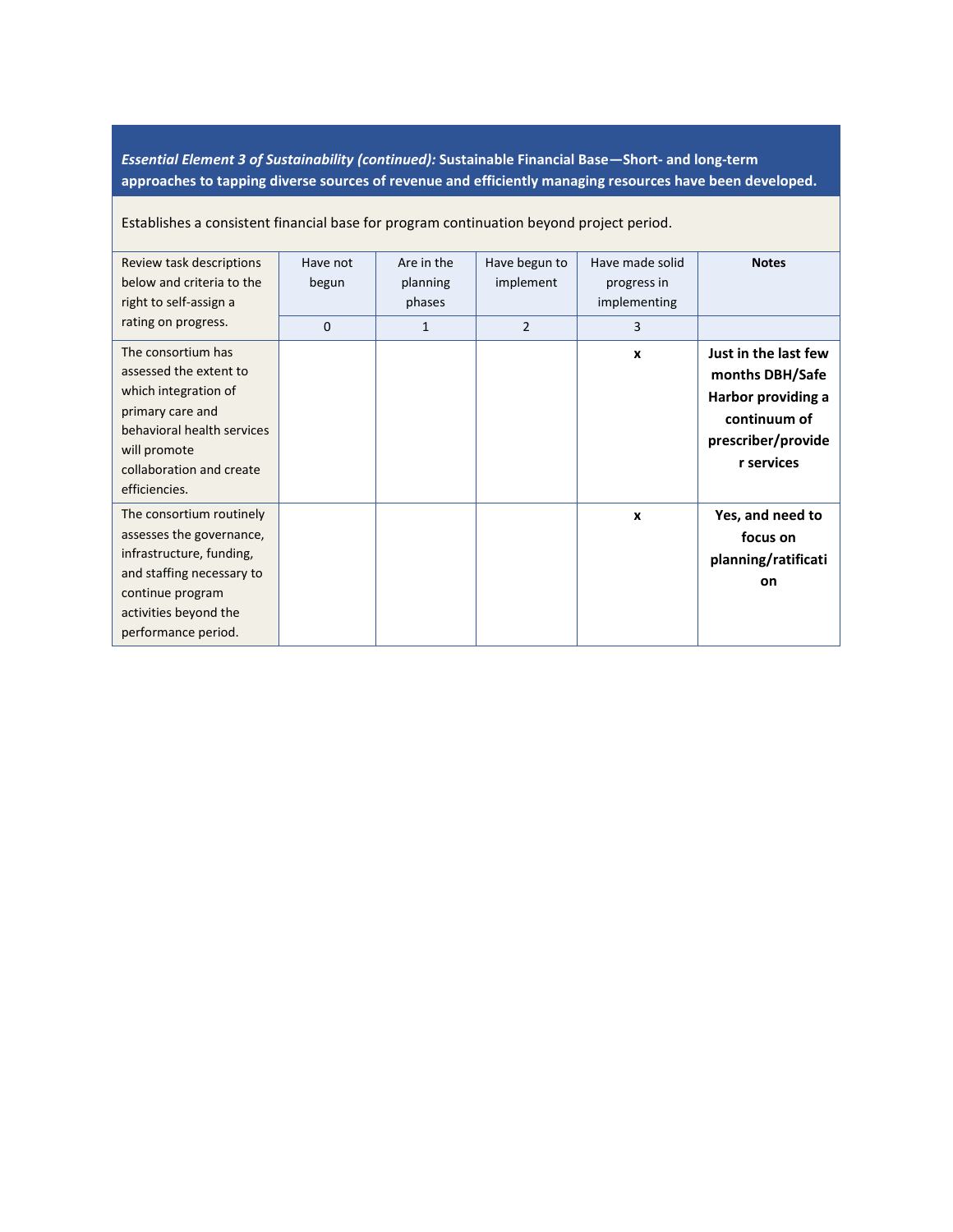*Essential Elements 4 & 5 of Sustainability***: Broad-based Community Support and Key Champions—Community members show solid support through volunteerism, donations, advocacy, and other forms of involvement; visible champions include business, political, media, and community leaders.**

Cultivates connections with key champions and between the consortium and the community to gain support.

| Review task descriptions below<br>and criteria to the right to self-<br>assign a rating on progress.                                                                          | Have not<br>begun | Are in the<br>planning<br>phases | Have<br>begun to<br>implement | Have made solid<br>progress in<br>implementing | <b>Notes</b>                                                                                                                  |
|-------------------------------------------------------------------------------------------------------------------------------------------------------------------------------|-------------------|----------------------------------|-------------------------------|------------------------------------------------|-------------------------------------------------------------------------------------------------------------------------------|
| The consortium has identified                                                                                                                                                 | $\mathbf 0$       | $\mathbf{1}$                     | $\overline{2}$                | 3                                              | Yes, and need to focus                                                                                                        |
| key champions (internal and<br>external leaders) to support<br>program activities.                                                                                            |                   |                                  |                               |                                                | on<br>planning/ratification                                                                                                   |
| The consortium develops a<br>plan to address community<br>awareness of the opioid crisis<br>and community-based stigma<br>toward persons misusing or<br>abusing opioids.      |                   |                                  | x                             |                                                | Yes. Next step is to<br>bring in Collaborative<br><b>Consulting to address</b><br>insights gained during<br>assessment phase. |
| The consortium has a plan for<br>acquiring broad-based<br>community support for<br>prevention, treatment, and<br>recovery activities.                                         |                   | x                                |                               |                                                | Next step is to bring in<br><b>Collaborative Consulting</b><br>to address insights<br>gained during<br>assessment phase.      |
| The consortium has established<br>collaborative relationships with<br>community-based partners<br>(e.g., first responders, law<br>enforcement, criminal justice<br>programs). |                   |                                  |                               | x                                              | Yes. Now working on<br>integration necessary as<br>leadership positions<br>transition.                                        |
| The consortium includes<br>persons with lived experience<br>and their families in planning<br>and implementation activities.                                                  |                   |                                  |                               | X                                              | We do include them, yet<br>their attendance is<br>spotty at best.                                                             |
| The consortium partners with<br>healthcare providers (e.g.,<br>hospitals, federally qualified<br>health centers, rural health<br>centers).                                    |                   |                                  |                               | X                                              | Yes                                                                                                                           |
| The consortium partners with<br>local nonprofit and service<br>organizations (e.g., YMCA, Boys<br>& Girls Club, 4H, Rotary).                                                  |                   |                                  | x                             |                                                | Yes, on an an hoc basis                                                                                                       |
| The consortium develops<br>messages and distributes them<br>to key audiences through social<br>media and other<br>communication outreach<br>strategies.                       |                   |                                  |                               | x                                              | Yes.                                                                                                                          |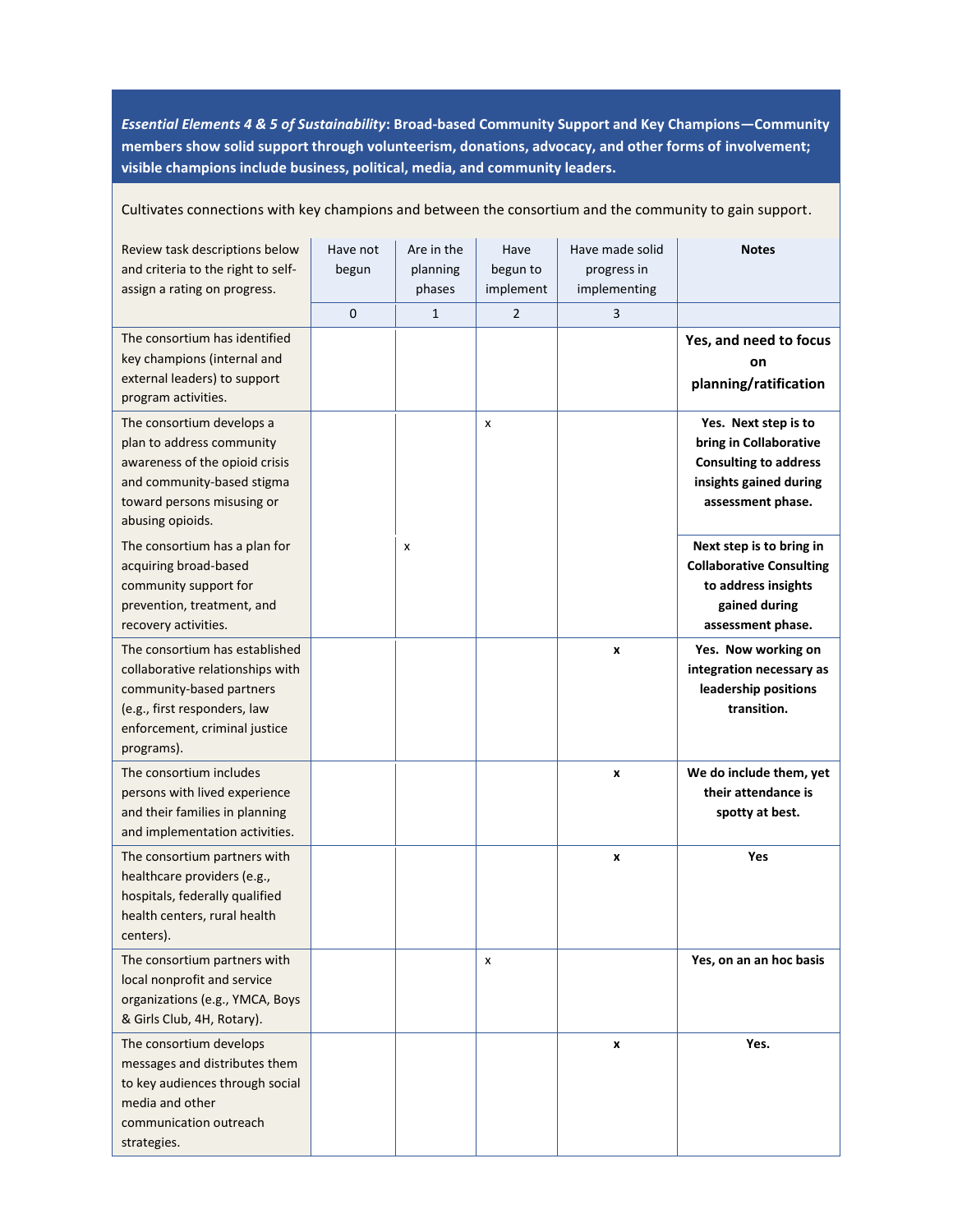*Essential Element 6 of Sustainability:* **Ability to Adapt to Changing Conditions—Flexibility exists to change strategies, services, systems, and other components over time without losing sight of the end results sought.** 

Takes actions that adapt elements of the program to ensure its ongoing effectiveness.

| Review task descriptions below     | Have not | Are in the | Have begun    | Have made solid  | <b>Notes</b>           |
|------------------------------------|----------|------------|---------------|------------------|------------------------|
| and criteria to the right to self- | begun    | planning   | to            | progress in      |                        |
| assign a rating on progress.       |          | phases     | implement     | implementing     |                        |
|                                    | 0        | 1          | $\mathcal{P}$ | 3                |                        |
| The consortium periodically        |          |            |               | $\boldsymbol{x}$ | Yes. Especially as we  |
| reviews the evidence base.         |          |            |               |                  | look review current    |
|                                    |          |            |               |                  | plans                  |
| The consortium proactively         |          |            |               | $\boldsymbol{x}$ | Yes. As evidenced by   |
| adapts strategies to               |          |            |               |                  | agile communication    |
| accommodate and address            |          |            |               |                  | at BHC table re: HB    |
| external (e.g., policy,            |          |            |               |                  | 1310 and SB 5476       |
| legislative, demographic,          |          |            |               |                  |                        |
| scientific) changes in the         |          |            |               |                  |                        |
| environment.                       |          |            |               |                  |                        |
| The consortium makes               |          |            | x             |                  | Yes. A big part of the |
| decisions about which              |          |            |               |                  | process as leadership  |
| components are ineffective         |          |            |               |                  | transitions take place |
| and should not be continued.       |          |            |               |                  |                        |